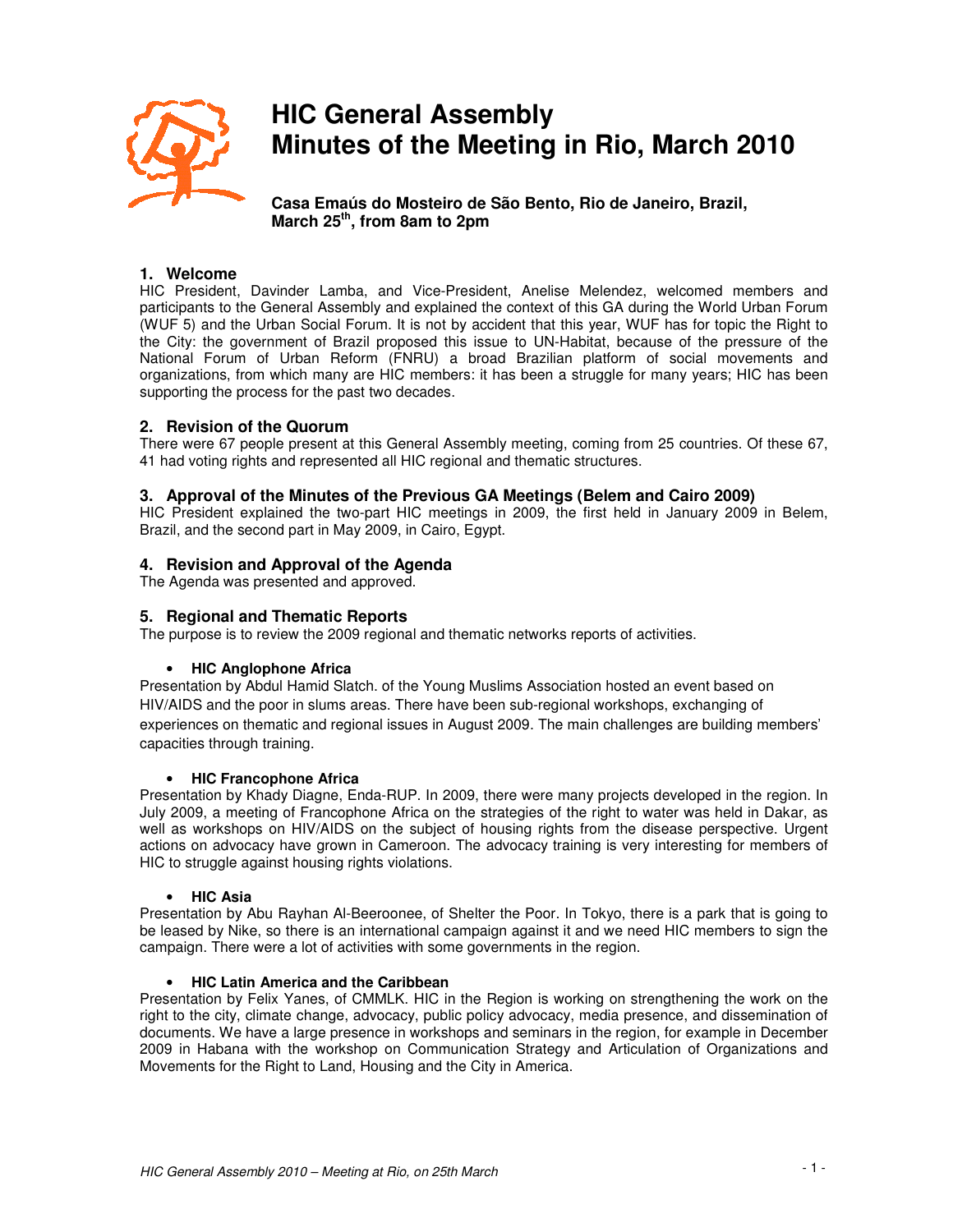The challenges are: to expand the membership to strengthen the coalition by developing better internal communication tools; to deepen the concept of social production of habitat; to make visible progress in politics, in a joint action with HIC members. The most important debates are: the huge dispute from the Chilean model of housing; Brazil is a huge step forward with respect to the right to the city but it is still a problem to implement it; the importance of the cooperatives movement in Uruguay; and the great advances in Bolivia in the social production level of participation.

#### • **HIC North America**

Presentation by Nick Volk. National Association of Housing and the National Canadian Housing Association are the major organizations in the region, which make valuable contributions to HIC. In the municipal level in Toronto we wrote a declaration on the right to the city and on housing as a human right. We also are participants in international HIC campaign, such as an appeal against forced evictions. We are working on increasing participation.

## • **HIC MENA**

Presentation by Joe Schechla. The principal issue in our network is land. In our region we have a lot of countries with issues of evictions, the most famous one is Palestine but there is also Syria. HIC work in Palestine is not to disseminate the Palestinian fight because it's very well known: it is to discuss the conflict from a political point of view. We had to show how the military occupation consistently contributes to housing rights violations. Among our activities in 2009: we organized a land forum in Cairo corresponding with HIC meetings; we worked on the guidelines of the FAO; we participated in the GLTN from the thematic structure with a working group on Islamic culture on land; and we have a new member based in Darfur which is very important because the issue of land hasn't been raised there.

## • **HIC Europe**

Presentation by Katherine Coit, UDE. In 2007, HIC friends and former members accomplished the Opposable Right to Housing law in France. It aims at addressing the courts when people don't have access to a house. But the result since then is that the government doesn't carry out the law and they are doing everything to avoid it.

Ada Colau, Observatori DESC: In Spain we are trying to influence a real change of paradigm, through advocacy and joint work in Catalonia but also with Italy. We have increased our work with HIC and we want to increase our work with Europe, because until now there were many links with the problem of language so there are more contacts with Latin America. We are willing to work on having more members of HIC in Europe.

## • **HIC WAH**

Presentation by Shivani Bhardwaj, of Sathi all for Partnership (SAFP): Last year in Cairo we began the renewal of HIC WAH. In the UN-Habitat system, there has been a four year process of distinguishing ourselves from Huairou Commision. We have to make clear what our organization is doing in term of gender work.

Graça Xavier, of UMPSP: There has been a lot of work in the Safe City Campaign with a lot of links between the regions.

## • **HIC HLRN**

Presentation by Joseph Schechla. The network works as a global group and members asked us to make an urgent action tool against evictions. We had a very good experience with members from Cameroon who use the tool very well. Since WUF 3, we have the violations data base and the global mapping for HLRD. But members don't use it and nobody has entered a case. We collected a lot of cases of evictions in different countries from the media, and then we sent it back to our members. But we haven't gotten any feedback. In SARP, we have been working on the report on forced evictions by the Special Rapporteur. We are working on a gendered tool on the Violation Data Base (VDB). The problem is that we have to make it simple and focus on some violations. The omission of women's rights violations, like inheritance rights, is due to the complexity of gathering the information. The VDB isn't only gendered and there are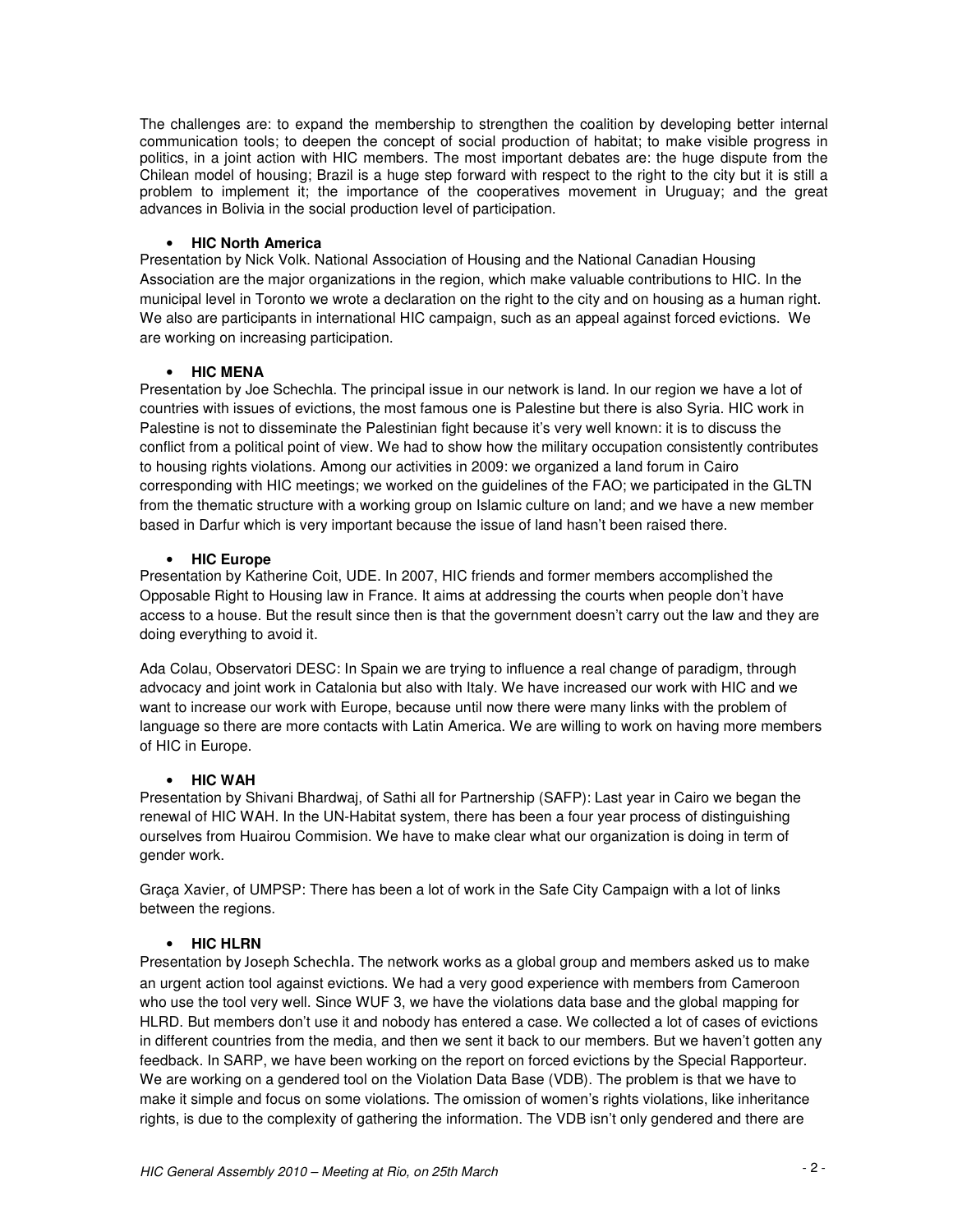references to immigrants as well. We didn't include HIV/AIDS because of the lack of debates and because nobody has entered any cases in the VDB.

## • **HIC HSEN**

Presentation by Khady Diagne. In 2009, HSEN has focused its work on training for trainers, advocacy, training on the right to water and sanitation with ANEW, and definition of the defense mechanisms in Paris. The election process has already begun in Yaoundé with some HIC members. We tried to see how we can attract new members.

## • **HIC GS**

During 2009, the main challenge for the GS was to coordinate the forces towards Rio meetings. The Urban Social Forum (USF) is the most obvious result of what work has been achieved during a year with different networks (IAI, FNRU, COHRE). We wanted UN-Habitat to try to understand what the right to the city is, presenting FNRU for the Habitat Scroll of Honour Award 2009, but without any success. Then we attempted to have a space for civil society within the WUF 5, but we were unsuccessful. However, the USF is a strong step forward from what we've been doing in recent years. Another challenge in the same direction is the book Cities for All which reflects the diversity of partners and allies of the right to the city. We have made improvements for the membership management. We have accompanied local processes, and finally after 20 years, the Chilean organizations have joined SELVIP. A major theme in 2010 will be the HIC elections: it is a challenge of having new people as they may be unprepared in the Board.

# **6. Accounting and audit**

# • **HIC GS**

HIC Treasurer, Joseph Schechla, presented the audit report to the Assembly, related to 2 main accounting spheres:

- The Misereor programme (2008-2010) supporting the GS operational costs, expressed in Chilean pesos, detailing the 2009 incomes and expenses corresponding to 100,000 Euros, one third of the available resources for 3 years.

- Other resources managed by HIC-GS during 2009, such as membership fees, grants and income from consultancy work. From July 2008 to December 2009, the incomes were USD 50,607; the expenses USD 39,796. The balance was foreseen for the present activities of HIC at WUF5 and USF.

## • **The consolidated financial statement HIC 2009**

For the statement 2009, integrating financial balances of HIC-Africa (ACCD project), HIC-AL, HIC-MENA, HIC-HLRN and SARP, and HIC-GS, at the moment just the audits related to the accounting of A HIC-AL and HIC-GS are available. The statement will be presented in HIC Annual Report 2009 by July.

Decision: Vote on all the reports: Approval with 28 votes; and 9 abstentions.

# **7. Review of HIC global strategy**

## • **Right to the City**

Presentation by Lorena Zárate, staff of HIC-AL: HIC has been a key actor in the construction process of the right to the city, expanding the view from Latin America to other regions of the world, promoting the achievement of specific events, discussing and formulating joint strategies among its members and with other actors. The UN has been promoting the process of the right to the city for some time and we have to recognize that WUF 5 has been an important step, but at the same time, we have to stay active and alert. From now on, it will undoubtedly be "fashionable" talking about the "right to the city". We have to be careful about this and deepen the issues we have defined from organizations and networks such as: full exercise of citizenship, social function of land, democratic production of the city, sustainable management of environmental resources, and equitable enjoyment of the city. To counteract any distortions of this issue, stronger action is required to affirm and deepen the contents of the right to the city towards a paradigm shift, as a proposal for cultural change. We propose the (re)creation of a specific HIC working group which would work in defining public policy advocacy, through articulation between the different networks, the documentation of rights violations with the recommendations of the Rapporteurs, the dissemination of the best tools for monitoring, and collective action and policy implementation of the right to the city. For this, we stress the importance of more exchanges between the regions.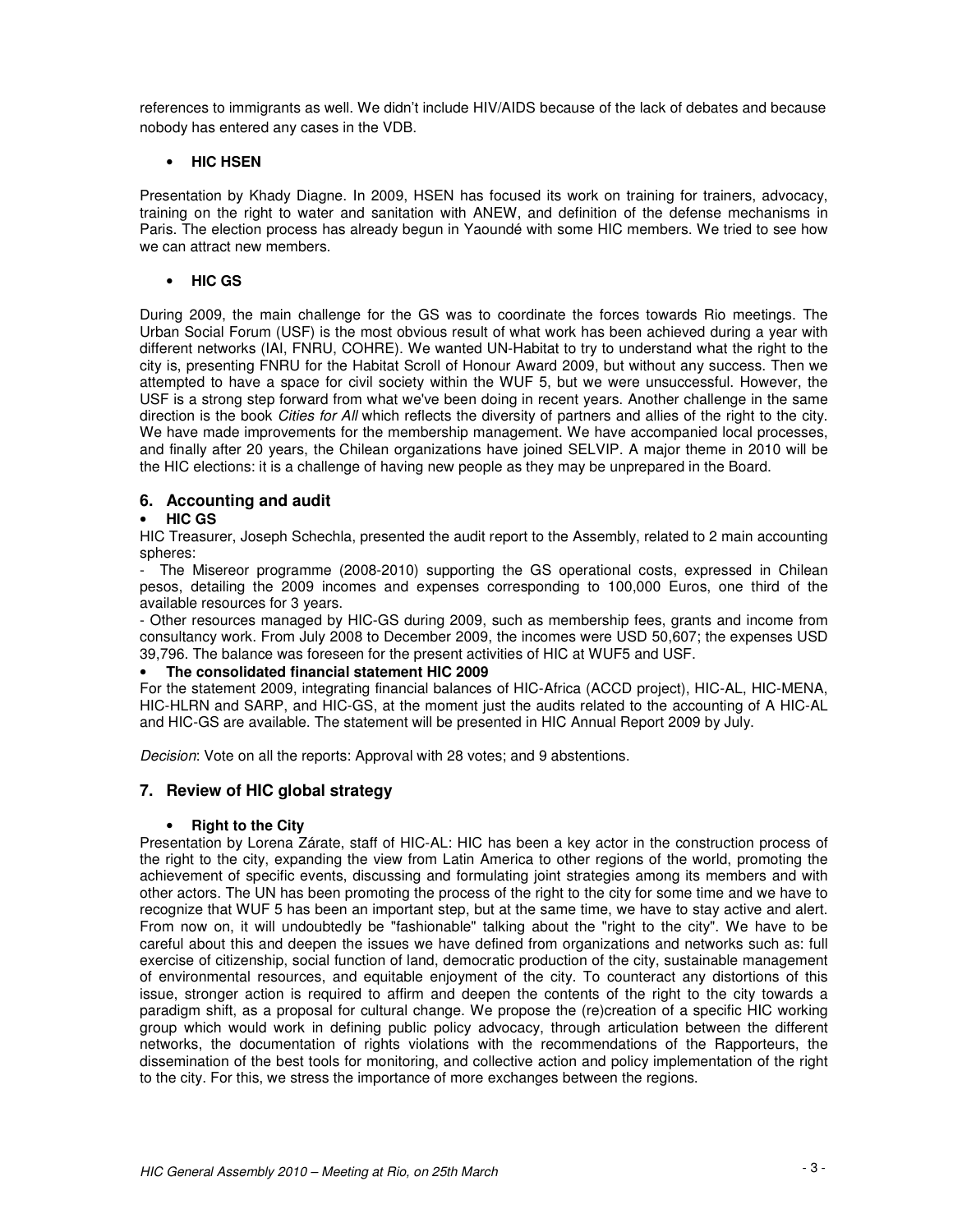#### • **Housing and Land Rights**

Presentation by Angie Balata, staff of HIC-HLRN: During 2009, we have observed the following concerns: an increase in violations arising, specifically, from privatization and environmentally-related disasters (the effects of Katrina and the Asian Tsunami are still being felt, but now with Haiti and Chile there is more violations of housing and land rights); a deeper work within HIC HLRN on the increased privatization of public space, the lack of access for minority groups to these spaces, and the spatial segregation; the challenge to make an assessment of the precious tools developed by HLRN to make them more viable and responsive to members.

Presentation by Silvia Emanuelli, staff of HIC-AL: It is important to foster the necessary link between the countryside and the city in the different topics covered by the network as: megaprojects and violations of the rights to land and housing (as in the case of the fight against Parota Dam, Mexico), the human right to water with the work made in several meetings to enhance and provide answers to local, national and even regional issues, development of publications, participation in forums and the creation of a project on strategic litigation over water rights ; monocultures and violations of housing and land rights and its impact on evictions, with a publication and a report on the subject.

HIC-AL and HLRN coordinated to lead the members the following questions:

- 1. Are our tools responding to member needs? Do they need to be improved and, if so, how?
- 2. Are we, as HIC, upholding our commitment to housing and land rights in terms of taking up all the necessary issue relevant to our members and to changing realities?
- 3. Are our current approaches to current issues relevant for members?

#### • **Gender Mainstreaming**

Presentation by Bola Fajemirokun, from DIN: This was essentially a feedback to the GA on the work of the committee set up by the HIC Board at its Rio meeting. There is a recognition that although HIC has taken steps to address gender issues, primarily, through the establishment of WAS/WAHN and the requirement for a gender alternate for board representatives, there is now a need to have a coherent and consistently applied gender mainstreaming strategy right across all HIC networks and thematic structures. However, implementation will need to be phased. Key recommendations include gender audits, gender impact assessments of HIC's activities and resource allocation, training workshops as well as the specific allocation of resources (programme/project funds, staff & volunteers) for the promotion of gender work. It is crucial that the HIC Annual Report also includes a Gender Report. The clear understanding must be that the term "gender" does not mean women only. The Gender Committee members are, namely, Shelley Buckingham, Joseph Schechla, Shivani Bhardwaj, Issa Samander, Graça Xavier and Bola Fajemirokun. Presentation by Graça Xavier, from UMPSP: HIC first held a debate on gender issues within its structure. With the process of gender mainstreaming in the structures of HIC, raised problems and challenges that can overcome the gender dimension. We need to give visibility to gender and equity in our publications; to invest in gender training in HIC for women and men in order to add this debate on the struggles' agenda; to hold a HIC seminar on gender in Cuba late November or early December 2010 - with representative men and women, whose objective is training and planning in the short, medium and long term; to summarize the successful experiences of organizations in relation to campaigns and affirmative public policy proposals for women (as in Brazil, all housing units built by the government grant tenure to the name of the woman).

#### • **Campaigns**

Presentation by Michael Kane, from NAHT: HIC has called for International Housing and Land Rights Days of Action each year since 2003, which are meant to be "oppositional" activities on or around UN World Habitat Day in October. For the past few years, HIC's call has been coordinated with the IAI and other partners under the banner, Act Together-Housing for All.

The floor was opened to reports on HIC-related actions last year, and proposals for themes for 2010. Within the US, NAHT organized an action with the National Coalition for the Homeless, Poor Peoples Economic Human Rights Campaign, and the HIC GS protesting the US failure to ratify the ICESCR Treaty outside the official World Habitat Day event cosponsored with US Housing Secretary Donovan last October. NAHT also participated with other allies in Raquel Rolnik's US tour, and is spearheading a campaign for ICESCR ratification which will generate local actions into next year in the US.

In Peru, HIC members have launched a Right to Property campaign opposing mega projects with the IAI's Zero Evictions campaign this year, an election year in Peru. The campaign has gathered 60,000 signatures for a Constitutional amendment on the Right to Housing, and is fighting for a national law to protect people from evictions caused by urban renewal. In Brazil, UNIAO is campaigning for a national